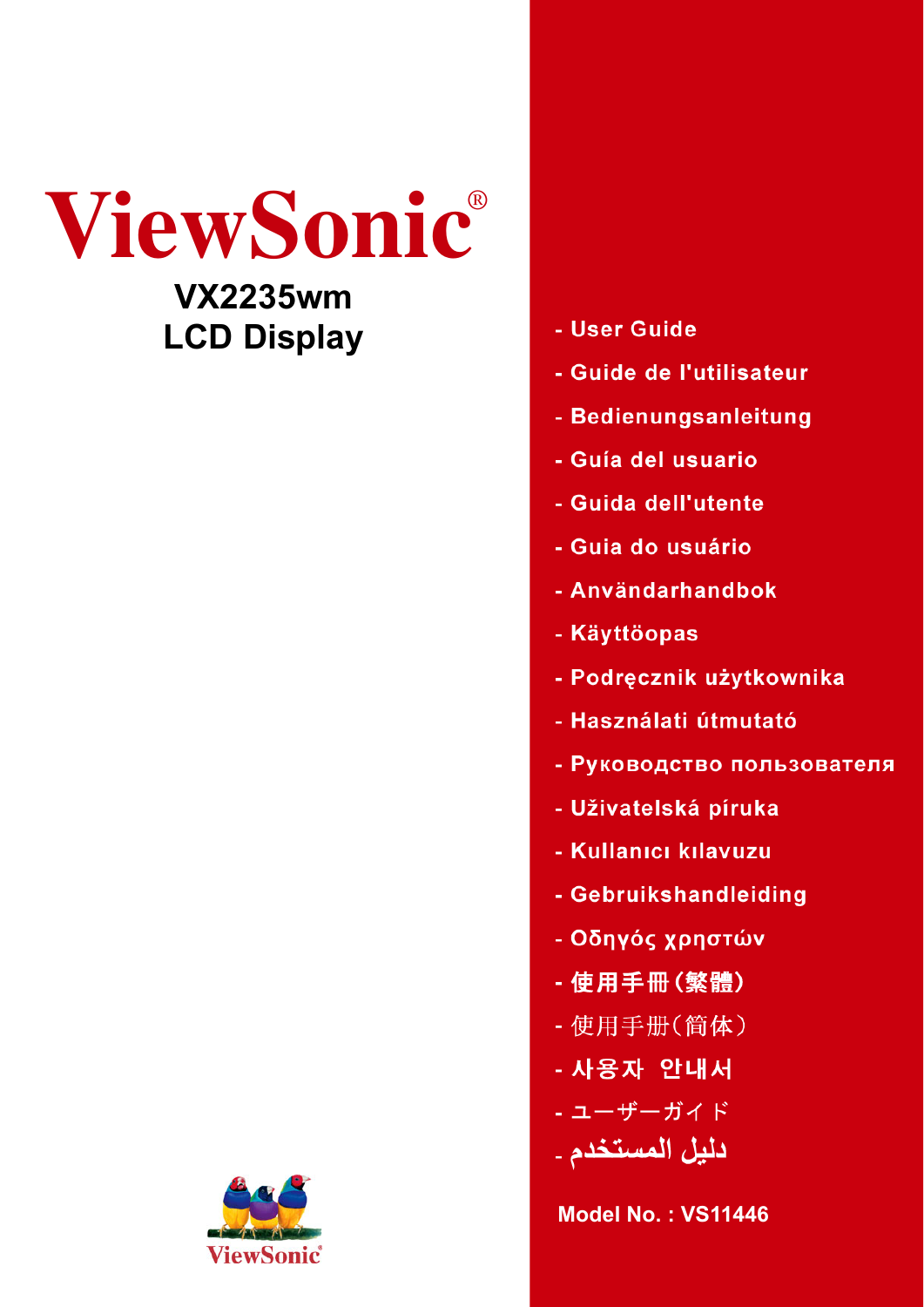# **Contents**

### **Getting Started**

### **Using the LCD Display**

### **Other Information**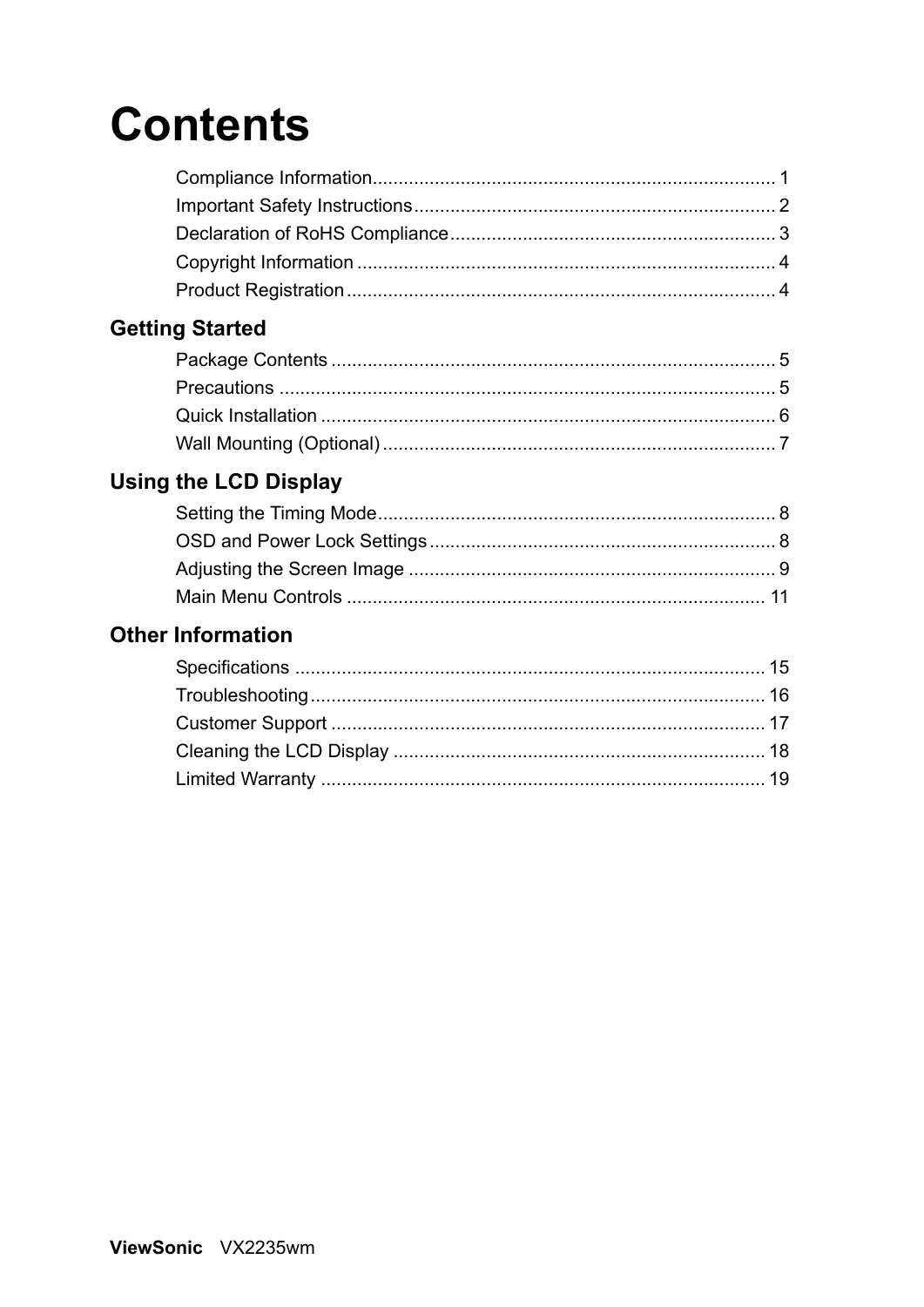# **Compliance Information**

### **For U.S.A.**

This device complies with part 15 of FCC Rules. Operation is subject to the following two conditions: (1) this device may not cause harmful interference, and (2) this device must accept any interference received, including interference that may cause undesired operation.

This equipment has been tested and found to comply with the limits for a Class B digital device, pursuant to part 15 of the FCC Rules. These limits are designed to provide reasonable protection against harmful interference in a residential installation. This equipment generates, uses, and can radiate radio frequency energy, and if not installed and used in accordance with the instructions, may cause harmful interference to radio communications. However, there is no guarantee that interference will not occur in a particular installation. If this equipment does cause harmful interference to radio or television reception, which can be determined by turning the equipment off and on, the user is encouraged to try to correct the interference by one or more of the following measures:

- Reorient or relocate the receiving antenna.
- Increase the separation between the equipment and receiver.
- Connect the equipment into an outlet on a circuit different from that to which the receiver is connected.
- Consult the dealer or an experienced radio/TV technician for help.

**Warning:** You are cautioned that changes or modifications not expressly approved by the party responsible for compliance could void your authority to operate the equipment.

### **For Canada**

This Class B digital apparatus complies with Canadian ICES-003. Cet appareil numérique de la classe B est conforme à la norme NMB-003 du Canada.

### **CE Conformity for European Countries**

The device complies with the requirements of the EEC directive 89/336/EEC as amended by 92/31/EEC and 93/68/EEC Art.5 with regard to "Electromagnetic compatibility", and 73/23/EEC as amended by 93/68/EEC Art.13 with regard to "Safety."

### **Following information is only for EU-member states:**

The mark shown to the right is in compliance with the Waste Electrical and Electronic Equipment Directive 2002/96/EC (WEEE).

The mark indicates the requirement NOT to dispose the equipment as unsorted municipal waste, but use the return and collection systems according to local law.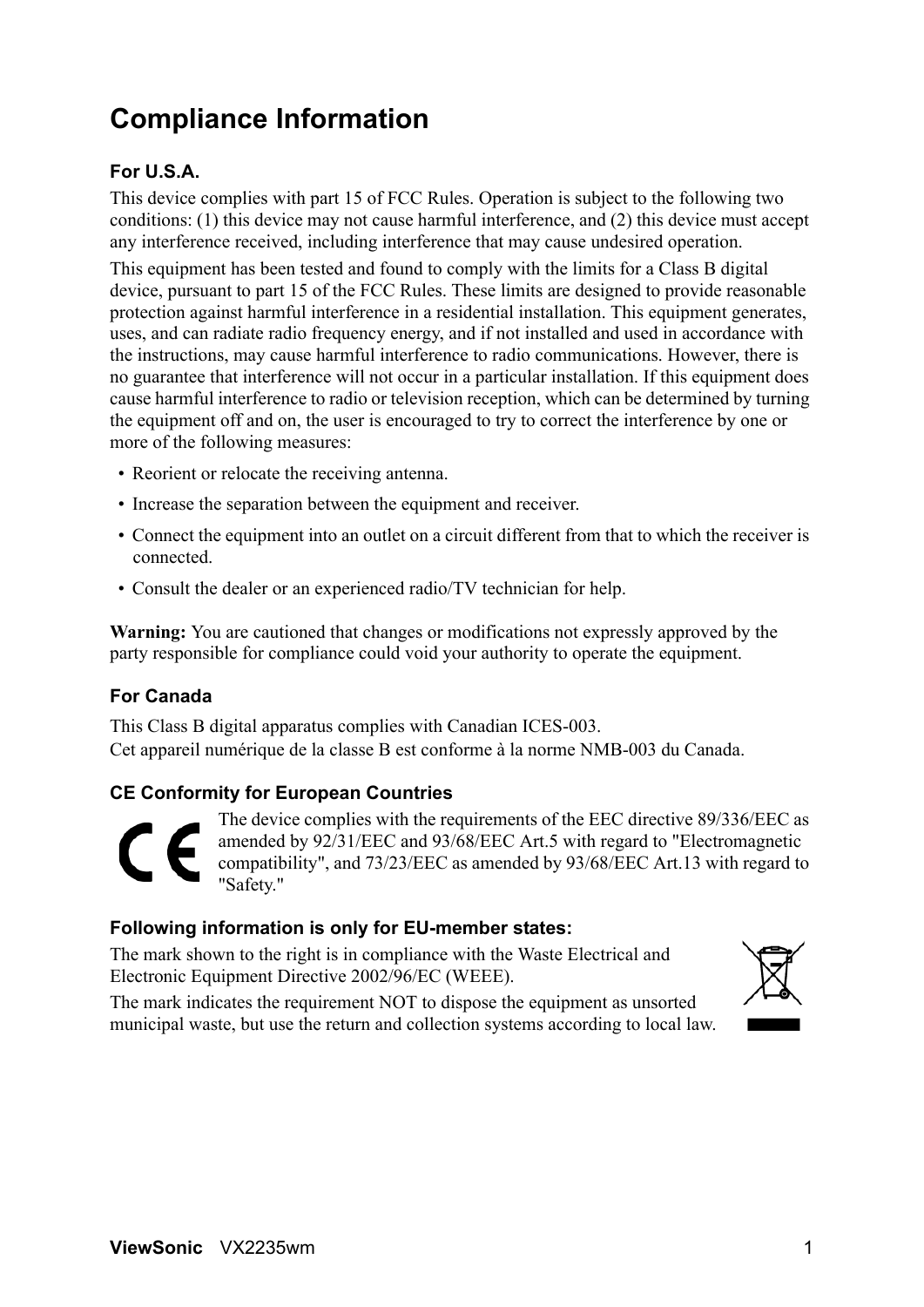### **Important Safety Instructions**

- **1.** Read these instructions completely before using the equipment.
- **2.** Keep these instructions in a safe place.
- **3.** Heed all warnings.
- **4.** Follow all instructions.
- **5.** Do not use this equipment near water. Warning: To reduce the risk of fire or electric shock, do not expose this apparatus to rain or moisture.
- **6.** Clean with a soft, dry cloth. If further cleaning is required, see "Cleaning the Display" in this guide for further instructions.
- **7.** Do not block any ventilation openings. Install the equipment in accordance with the manufacturer's instructions.
- **8.** Do not install near any heat sources such as radiators, heat registers, stoves, or other devices (including amplifiers) that produce heat.
- **9.** Do not attempt to circumvent the safety provisions of the polarized or grounding-type plug. A polarized plug has two blades with one wider than the other. A grounding type plug has two blades and a third grounding prong. The wide blade and the third prong are provided for your safety. If the plug does not fit into your outlet, consult an electrician for replacement of the outlet.
- **10.** Protect the power cord from being tread upon or pinched, particularly at the plug, and the point where if emerges from the equipment. Be sure that the power outlet is located near the equipment so that it is easily accessible.
- **11.** Only use attachments/accessories specified by the manufacturer.
- **12.** Use only with the cart, stand, tripod, bracket, or table specified by the manufacturer, or sold with the equipment. When a cart is used, use caution when moving the cart/equipment combination to avoid injury from tipping over.



- **13.** Unplug this equipment when it will be unused for long periods of time.
- **14.** Refer all servicing to qualified service personnel. Service is required when the unit has been damaged in any way, such as: if the power-supply cord or plug is damaged, if liquid is spilled onto or objects fall into the unit, if the unit is exposed to rain or moisture, or if the unit does not operate normally or has been dropped.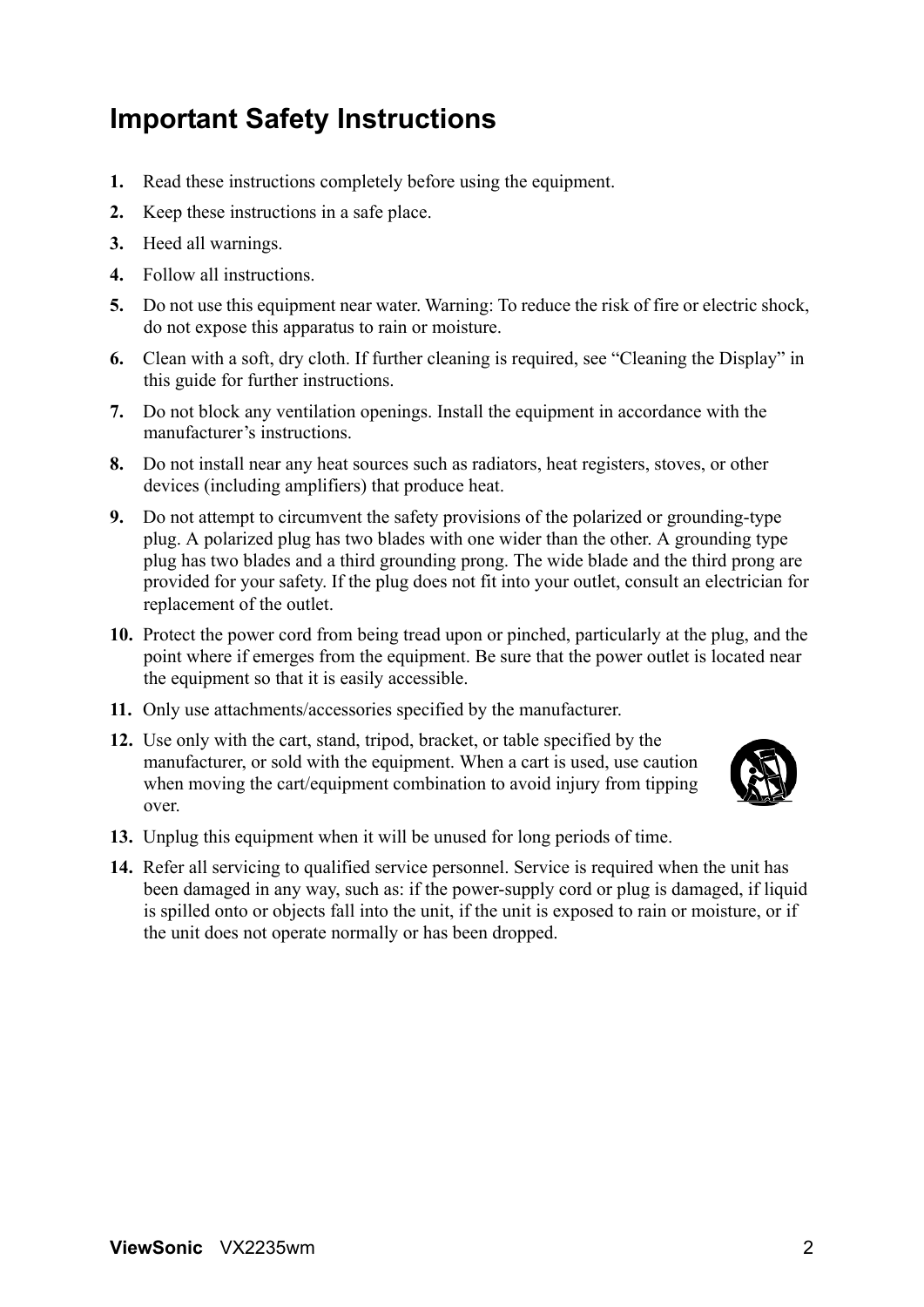### **Declaration of RoHS Compliance**

This product has been designed and manufactured in compliance with Directive 2002/95/EC of the European Parliament and the Council on restriction of the use of certain hazardous substances in electrical and electronic equipment (RoHS Directive) and is deemed to comply with the maximum concentration values issued by the European Technical Adaptation Committee (TAC) as shown below:

| <b>Substance</b>                        | <b>Proposed Maximum Concentration</b> | <b>Actual Concentration</b> |
|-----------------------------------------|---------------------------------------|-----------------------------|
| Lead (Pb)                               | 0.1%                                  | $< 0.1\%$                   |
| Mercury (Hg)                            | 0.1%                                  | $< 0.1\%$                   |
| Cadmium (Cd)                            | 0.01%                                 | $< 0.01\%$                  |
| Hexavalent Chromium (Cr <sup>6+</sup> ) | $0.1\%$                               | $< 0.1\%$                   |
| Polybrominated biphenyls (PBB)          | 0.1%                                  | $< 0.1\%$                   |
| Polybrominated diphenyl ethers (PBDE)   | 0.1%                                  | $< 0.1\%$                   |

Certain components of products as stated above are exempted under the Annex of the RoHS Directives as noted below:

Examples of exempted components are:

- **1.** Mercury in compact fluorescent lamps not exceeding 5 mg per lamp and in other lamps not specifically mentioned in the Annex of RoHS Directive.
- **2.** Lead in glass of cathode ray tubes, electronic components, fluorescent tubes, and electronic ceramic parts (e.g. piezoelectronic devices).
- **3.** Lead in high temperature type solders (i.e. lead-based alloys containing 85% by weight or more lead).
- **4.** Lead as an allotting element in steel containing up to 0.35% lead by weight, aluminium containing up to 0.4% lead by weight and as a cooper alloy containing up to 4% lead by weight.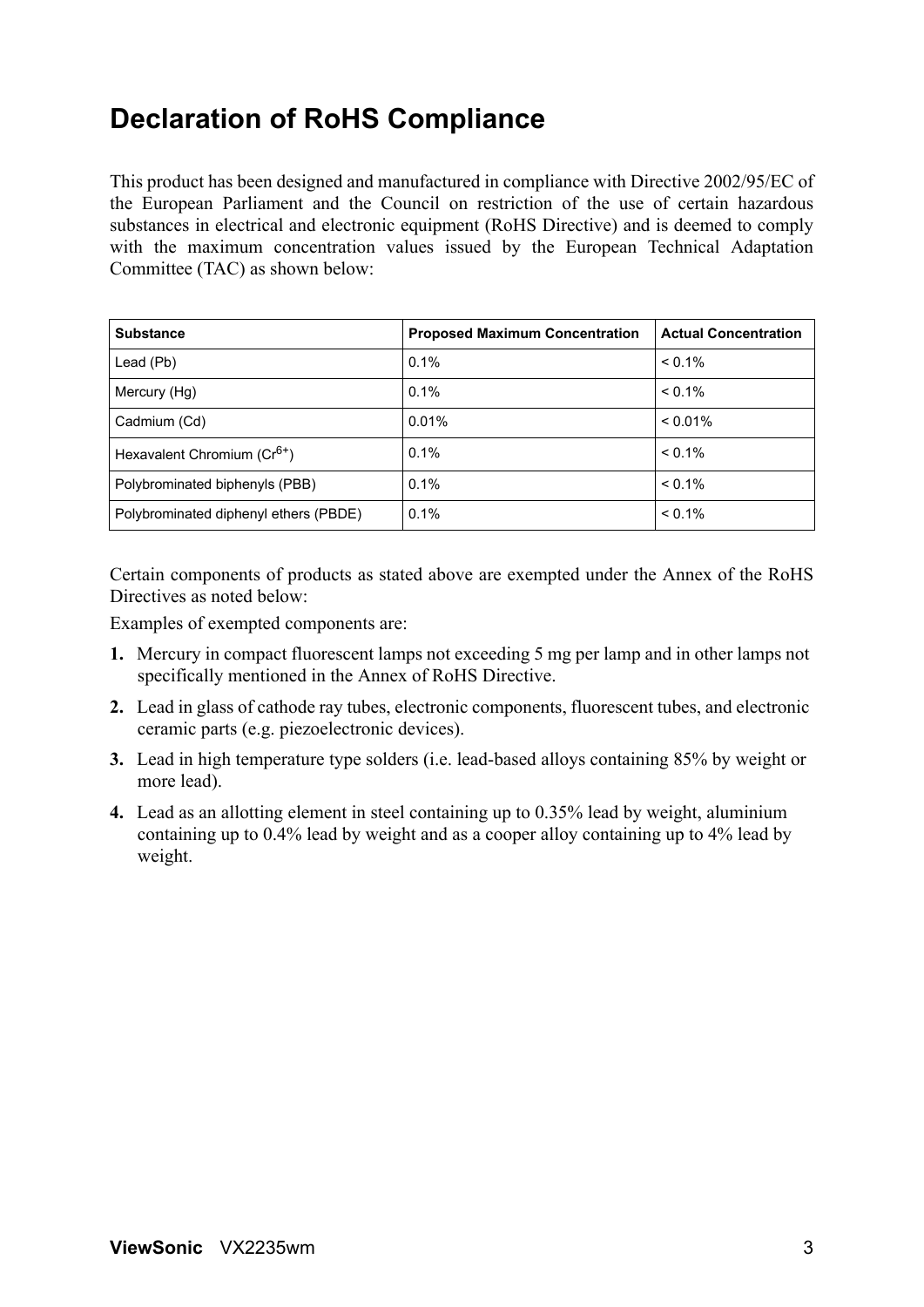# **Copyright Information**

Copyright © ViewSonic® Corporation, 2007. All rights reserved.

Macintosh and Power Macintosh are registered trademarks of Apple Computer, Inc.

Microsoft, Windows, Windows NT, and the Windows logo are registered trademarks of Microsoft Corporation in the United States and other countries.

ViewSonic, the three birds logo, OnView, ViewMatch, and ViewMeter are registered trademarks of ViewSonic Corporation.

VESA is a registered trademark of the Video Electronics Standards Association. DPMS and DDC are trademarks of VESA.

ENERGY STAR® is a registered trademark of the U.S. Environmental Protection Agency (EPA). As an ENERGY STAR® partner, ViewSonic Corporation has determined that this product meets the ENERGY STAR® guidelines for energy efficiency.

Disclaimer: ViewSonic Corporation shall not be liable for technical or editorial errors or omissions contained herein; nor for incidental or consequential damages resulting from furnishing this material, or the performance or use of this product.

In the interest of continuing product improvement, ViewSonic Corporation reserves the right to change product specifications without notice. Information in this document may change without notice

No part of this document may be copied, reproduced, or transmitted by any means, for any purpose without prior written permission from ViewSonic Corporation.

### **Product Registration**

To meet your future needs, and to receive any additional product information as it becomes available, please register your product on the Internet at: **www.viewsonic.com**. The ViewSonic Wizard CD-ROM also provides an opportunity for you to print the registration form, which you may mail or fax to ViewSonic.

|                  | <b>For Your Records</b>            |
|------------------|------------------------------------|
| Product Name:    | VX2235wm                           |
|                  | ViewSonic 22" LCD Display          |
| Model Number:    | VS11446                            |
| Document Number: | VX2235wm-7 UG ENG Rev. 1A 05-17-07 |
| Serial Number:   |                                    |
| Purchase Date:   |                                    |

### **Product disposal at end of product life**

The lamp in this product contains mercury. Please dispose of in accordance with local, state or federal laws.

ViewSonic is concerned about the preservation of our environment. Please dispose of this product properly at the end of its useful life. For the recycling information, please refer to our website:

- **1.** USA: www.viewsonic.com/pdf/RecyclePlus.pdf
- **2.** Europe: www.viewsoniceurope.com
- **3.** Taiwan: recycle.epa.gov.tw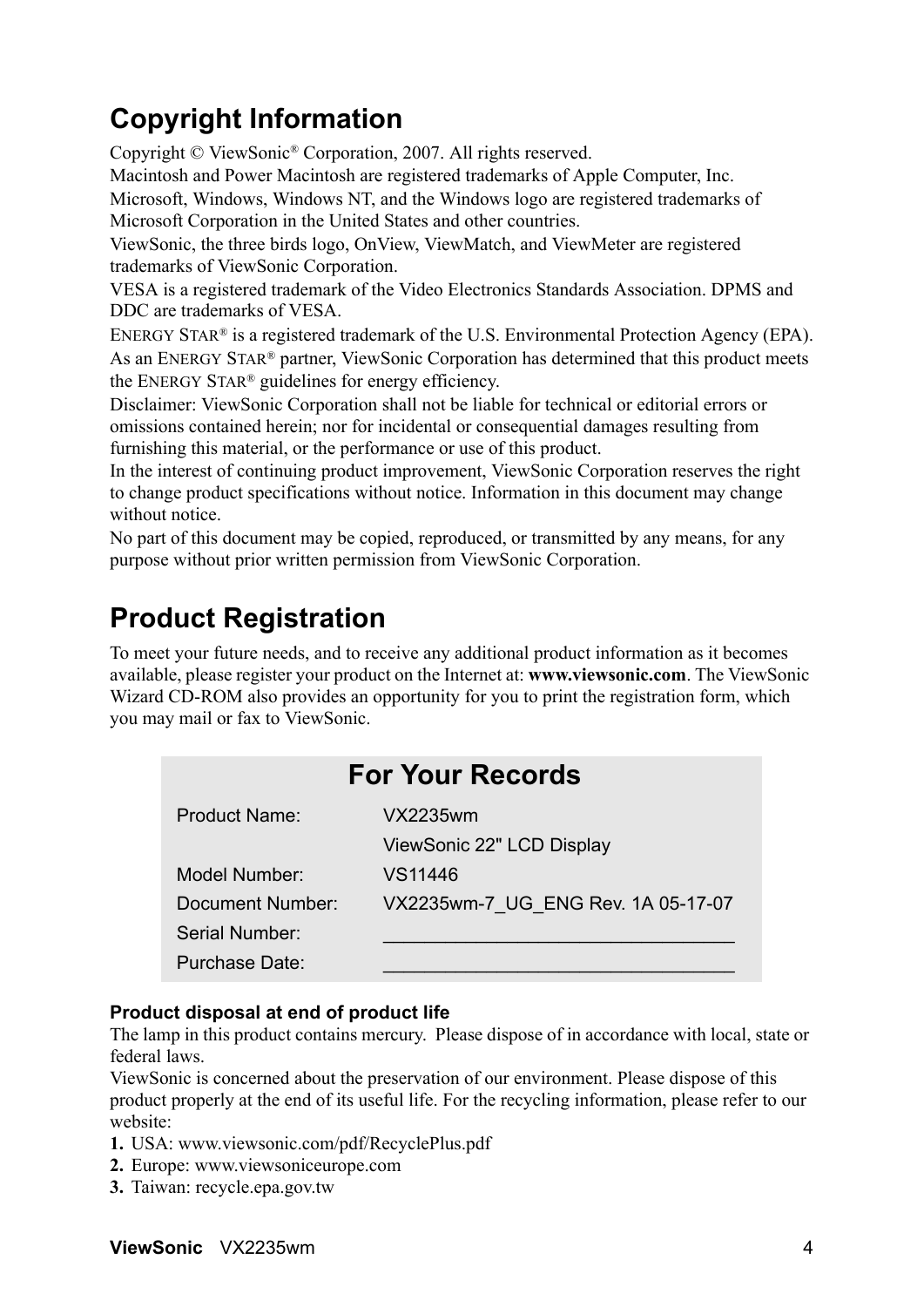# **Getting Started**

Congratulations on your purchase of a ViewSonic® LCD display.

*Important!* Save the original box and all packing material for future shipping needs.

**NOTE:** The word "Windows" in this user guide refers to the following Microsoft operating systems: Windows '95, Windows NT, Windows '98, Windows 2000, Windows Me (Millennium), Windows XP, and Windows Vista.

# **Package Contents**

Your LCD display package includes:

- LCD display
- Power cord
- Audio cable (stereo mini jack)
- DVI cable
- D-Sub cable
- ViewSonic Wizard CD-ROM
- Quick Start Guide

**NOTE:** The CD includes the User Guide PDF files and INF/ICM display optimization files. The INF file ensures compatibility with Windows operating systems, and the ICM file (Image Color Matching) ensures accurate on-screen colors. ViewSonic recommends that you install both the INF and ICM files.

# **Precautions**

- Sit at least 18" from the LCD display.
- **Avoid touching the screen.** Skin oils are difficult to remove.
- **Never remove the rear cover.** This LCD display contains high-voltage parts. You may be seriously injured if you touch them.
- Avoid exposing the LCD display to direct sunlight or another heat source. Orient the LCD display away from direct sunlight to reduce glare.
- Always handle the LCD display with care when moving it.
- Place the LCD display in a well ventilated area. Do not place anything on the LCD display that prevents heat dissipation.
- Ensure the area around the LCD display is clean and free of moisture.
- Do not place heavy objects on the LCD display, video cable, or power cord.
- If smoke, an abnormal noise, or a strange odor is present, immediately switch the LCD display off and call your dealer or ViewSonic. It is dangerous to continue using the LCD display.
- Do not rub or apply pressure to the LCD panel, as it may permanently damage the screen.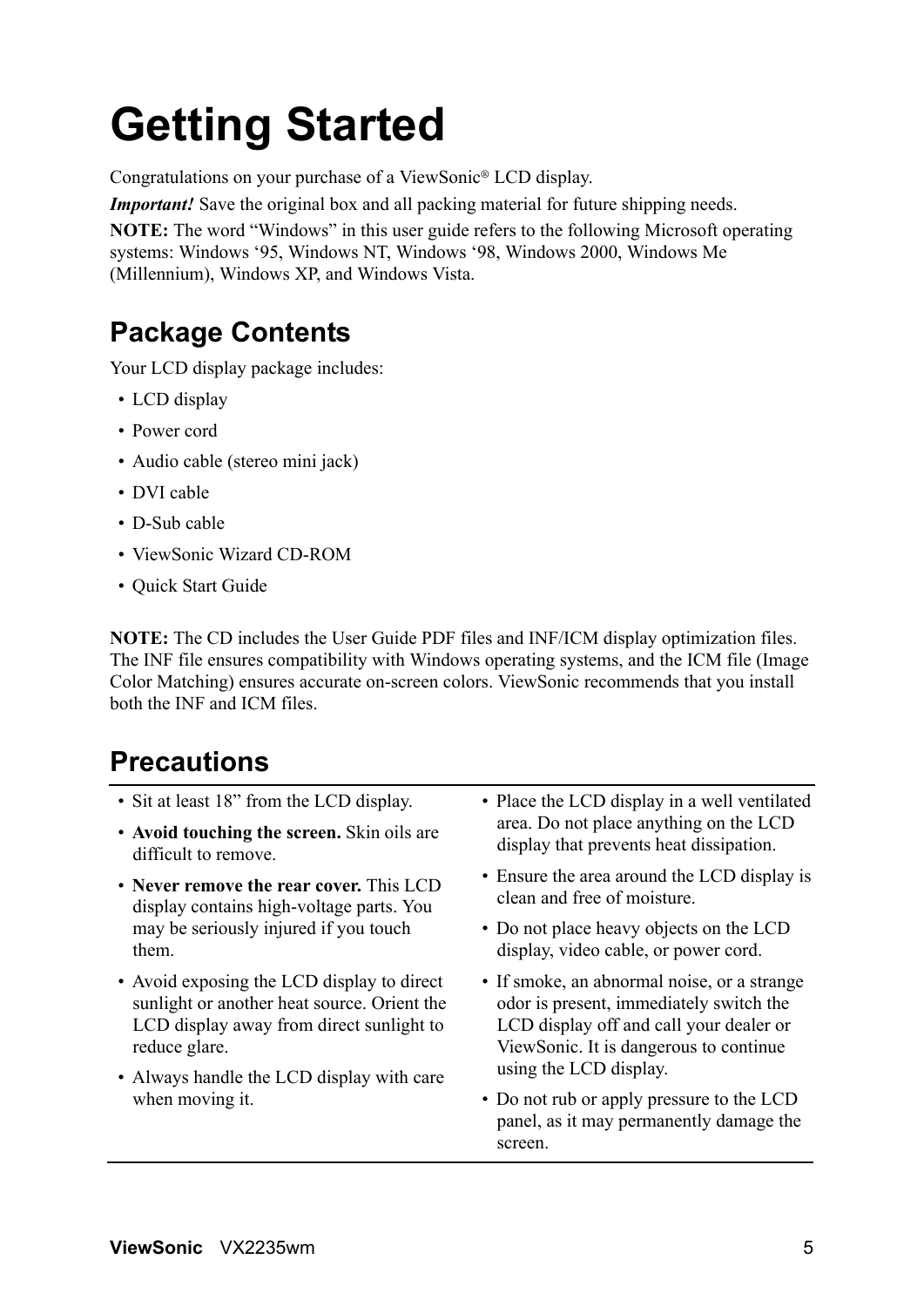# **Quick Installation**

**1. Connect power cord (and AC/DC adapter if required)**

#### **2. Connect video cable**

- Make sure both the LCD display and computer are turned OFF
- Remove rear panel covers if necessary
- Connect the video cable from the LCD display to the computer

*Macintosh users:* Models older than G3 require a Macintosh adapter. Attach the adapter to the computer and plug the video cable into the adapter.

To order a ViewSonic<sup>®</sup> Macintosh adapter, contact ViewSonic Customer Support.

### **3. Turn ON LCD display and computer**

Turn ON the LCD display, then turn ON the computer. This sequence (LCD display before computer) is important.

**NOTE:** Windows users may receive a message asking them to install the INF file. This is on the CD.

#### **4. Insert the ViewSonic Wizard CD into the computer's CD drive.**

Follow the on-screen instructions. If your computer does not have a CD-ROM drive, please refer to Customer Support page.

• Wait for the CD-ROM to auto-start.

**NOTE:** If the CD-ROM does not autostart: double-click on the CD-ROM icon in the Windows Explorer, then double-click on **viewsonic.exe**.

- Follow the on-screen instructions.
- **5. Windows users: Set the timing mode (resolution and refresh rate)**

*Example:* 1680 x 1050 @ 60 Hz.

For instructions on changing the resolution and refresh rate, see the graphics card's user guide.

#### **Installation is complete. Enjoy your new ViewSonic LCD display.**

To be best prepared for any future customer service needs: print this user guide and write the serial number in "For Your Records" on page 4. (See back of LCD display.)

You can register your product online at the ViewSonic website for your region. See the Customer Support table in this guide.

The ViewSonic Wizard CD-ROM also provides an opportunity for you to print the registration form which you may mail or fax to ViewSonic.

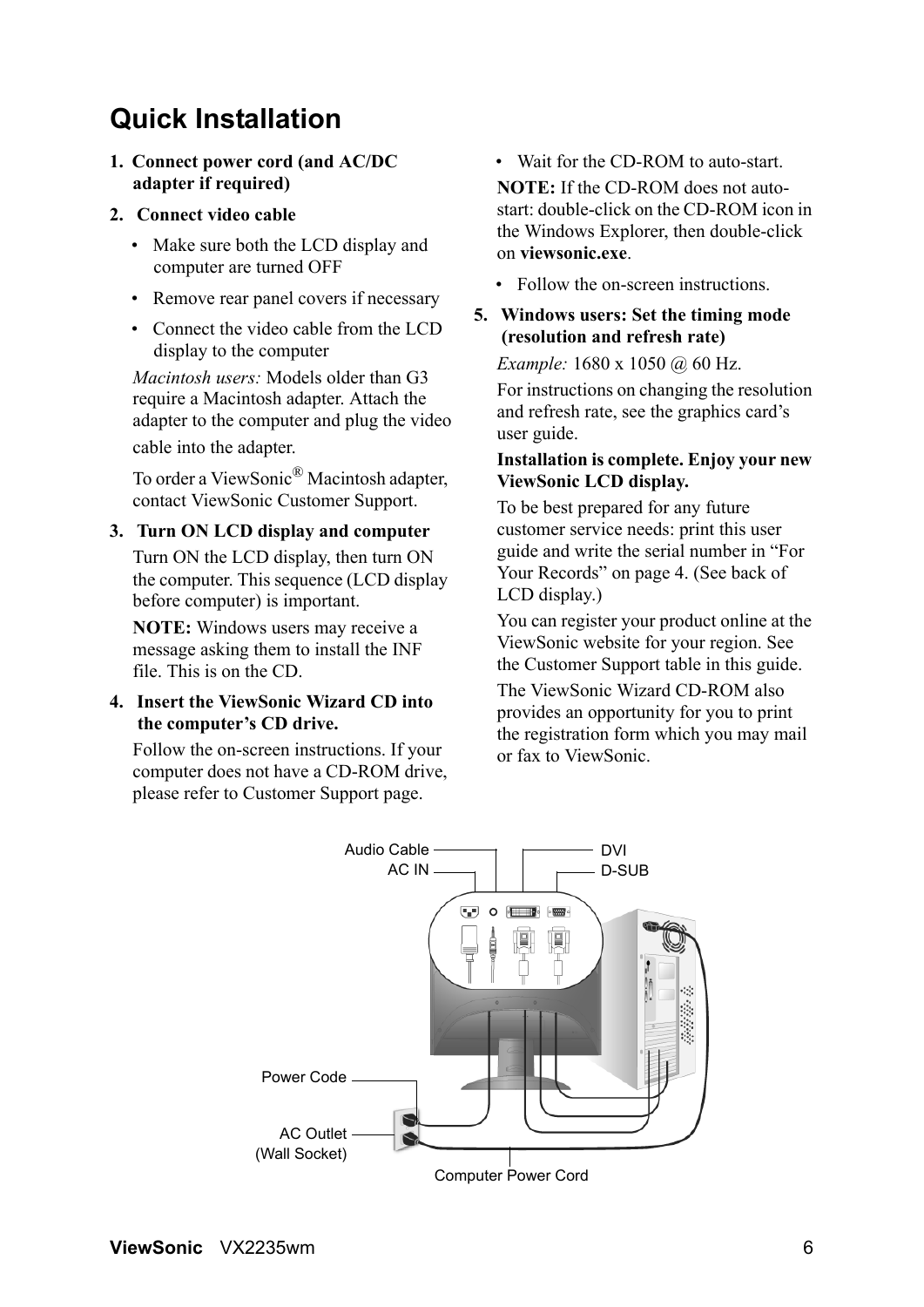# **Wall Mounting (Optional)**

To obtain a wall-mounting kit, contact ViewSonic® or your local dealer. Refer to the instructions that come with the base mounting kit. To convert your LCD display from a deskmounted to a wall-mounted display, do the following:

#### Four VESA screw holes



- **1.** Verify that the Power button is turned Off, then disconnect the power cord.
- **2.** Lay the LCD display face down on a towel or blanket.
- **3.** Remove the Plastic Covers from the back of the LCD display.
- **4.** Remove the four screws attaching the base.
- **5.** Remove the Rubber Plugs from inside the four VESA screw holes.
- **6.** Attach the mounting bracket from the VESA compatible wall mounting kit (100 mm x 100 mm distance).
- **7.** Attach the LCD display to the wall, following the instructions in the wall-mounting kit.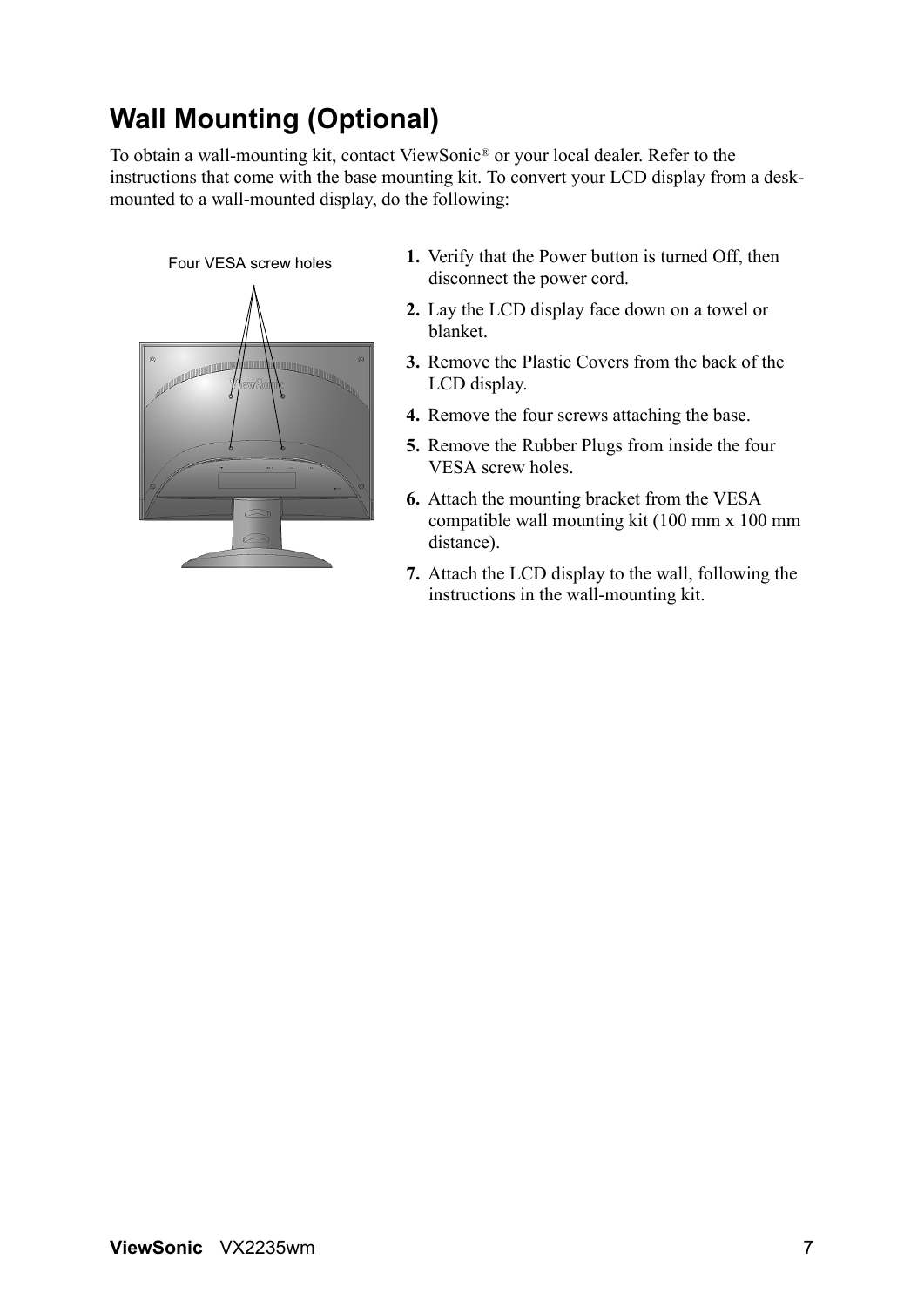# **Using the LCD Display**

# **Setting the Timing Mode**

Setting the timing mode is important for maximizing the quality of the screen image and minimizing eye strain. The **timing mode** consists of the **resolution** (example 1680 x 1050) and **refresh rate** (or vertical frequency; example 60 Hz). After setting the timing mode, use the OSD (On-screen Display) controls to adjust the screen image.

For the best picture quality set your LCD display timing mode to:

### **VESA 1680 x 1050 @ 60Hz**.

To set the Timing Mode:

- **1. Set the resolution:** Right-click on the Windows desktop > Properties > Settings > set the resolution.
- **2. Set the refresh rate:** See your graphic card's user guide for instructions.

**WARNING:** Do not set the graphics card in your computer to exceed the maximum refresh rate of 75Hz; doing so may result in permanent damage to your LCD display.

### **OSD and Power Lock Settings**

- **OSD Lock:** Press and hold  $\begin{bmatrix} 1 \end{bmatrix}$  and the up arrow  $\blacktriangle$  for 10 seconds. If any buttons are pressed the message *OSD Locked* will display for 5 seconds.
- **OSD Unlock:** Press and hold  $[1]$  and the up arrow  $\triangle$  again for 10 seconds.
- **Power Button Lock:** Press and hold [1] and the down arrow  $\blacktriangledown$  for 10 seconds. If the power button is pressed the message *Power Button Locked* will display for 5 seconds. With or without this setting, after a power failure, your LCD display's power will automatically turn ON when power is restored.
- **Power Button Unlock:** Press and hold [1] and the down arrow  $\nabla$  again for 10 seconds.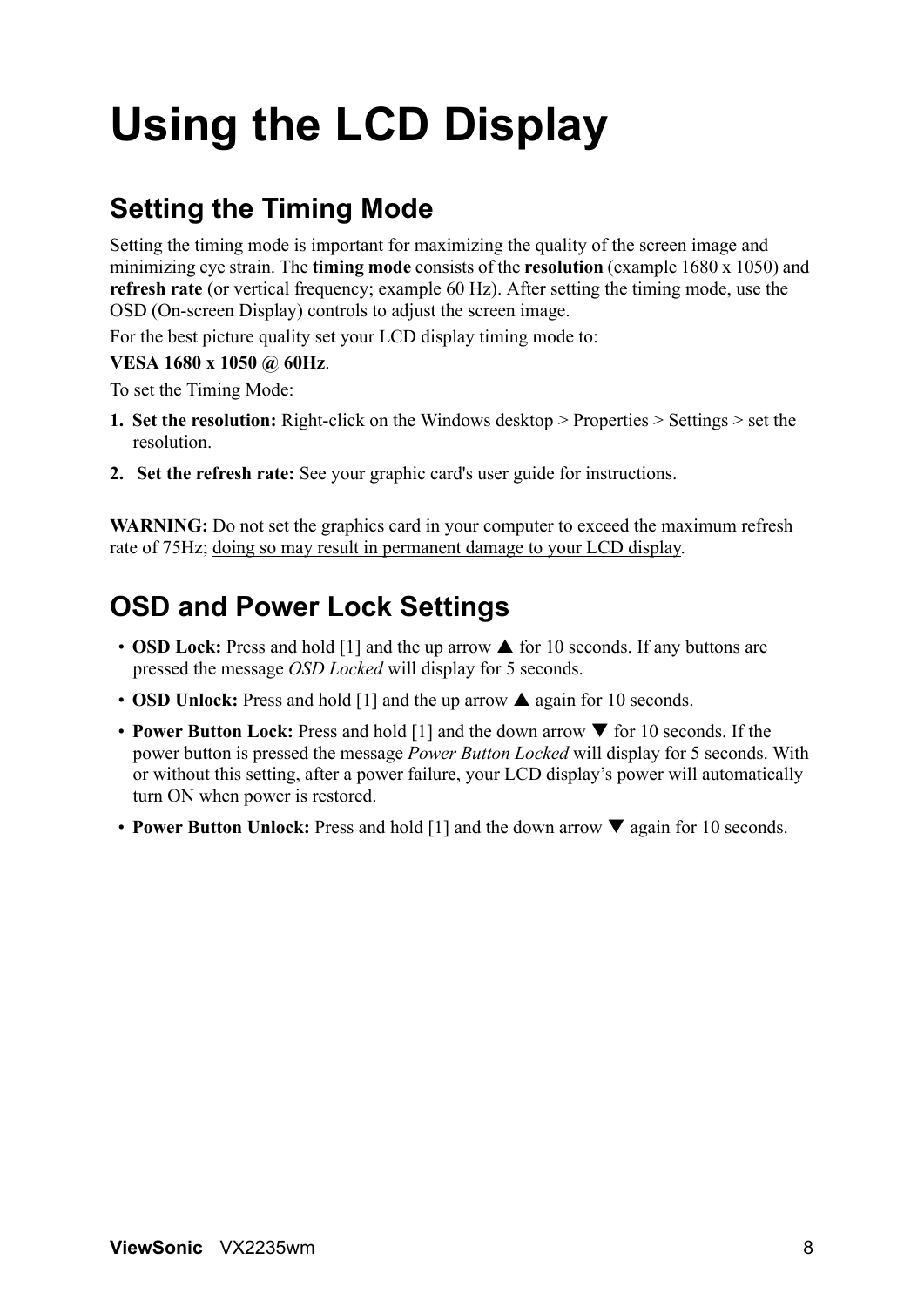### **Adjusting the Screen Image**

Use the buttons on the front control panel to display and adjust the OSD controls which display on the screen. The OSD controls are explained at the top of the next page and are defined in "Main Menu Controls" on page 11.

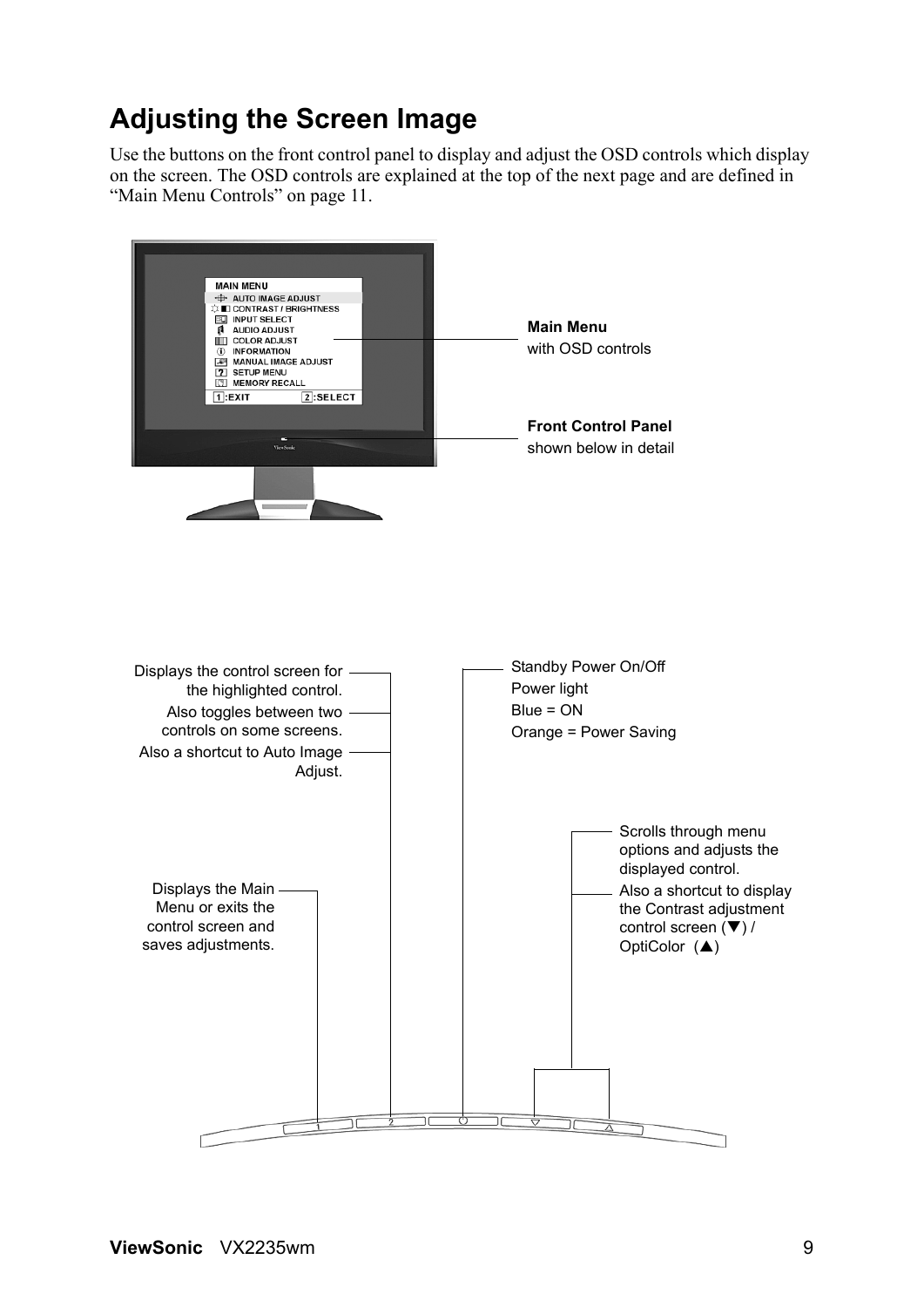### **Do the following to adjust the display setting:**

**1.** To display the Main Menu, press button [1].



**NOTE:** All OSD menus and adjustment screens disappear automatically after about 15 seconds. This is adjustable through the OSD timeout setting in the setup menu.

- **2.** To select a control to adjust, press $\triangle$  or  $\nabla$  to scroll up or down in the Main Menu.
- **3.** After the desired control is selected, press button [2]. A control screen like the one shown below appears.



The command line at the bottom of the control screen tells what to do next from this screen. You can toggle between control screens, adjust the selected option, or exit the screen.

- **4.** To adjust the setting, press the up  $\triangle$  or down  $\nabla$  buttons.
- **5.** To save the adjustments and exit the menu, press button [1] *twice*.

#### **The following tips may help you optimize your display:**

- Adjust the computer's graphics card so that it outputs a  $1680 \times 1050 \omega$  60Hz video signal to the LCD display. (Look for instructions on "changing the refresh rate" in the graphics card's user guide.)
- If necessary, make small adjustments using H. POSITION and V. POSITION until the screen image is completely visible. (The black border around the edge of the screen should barely touch the illuminated "active area" of the LCD display.)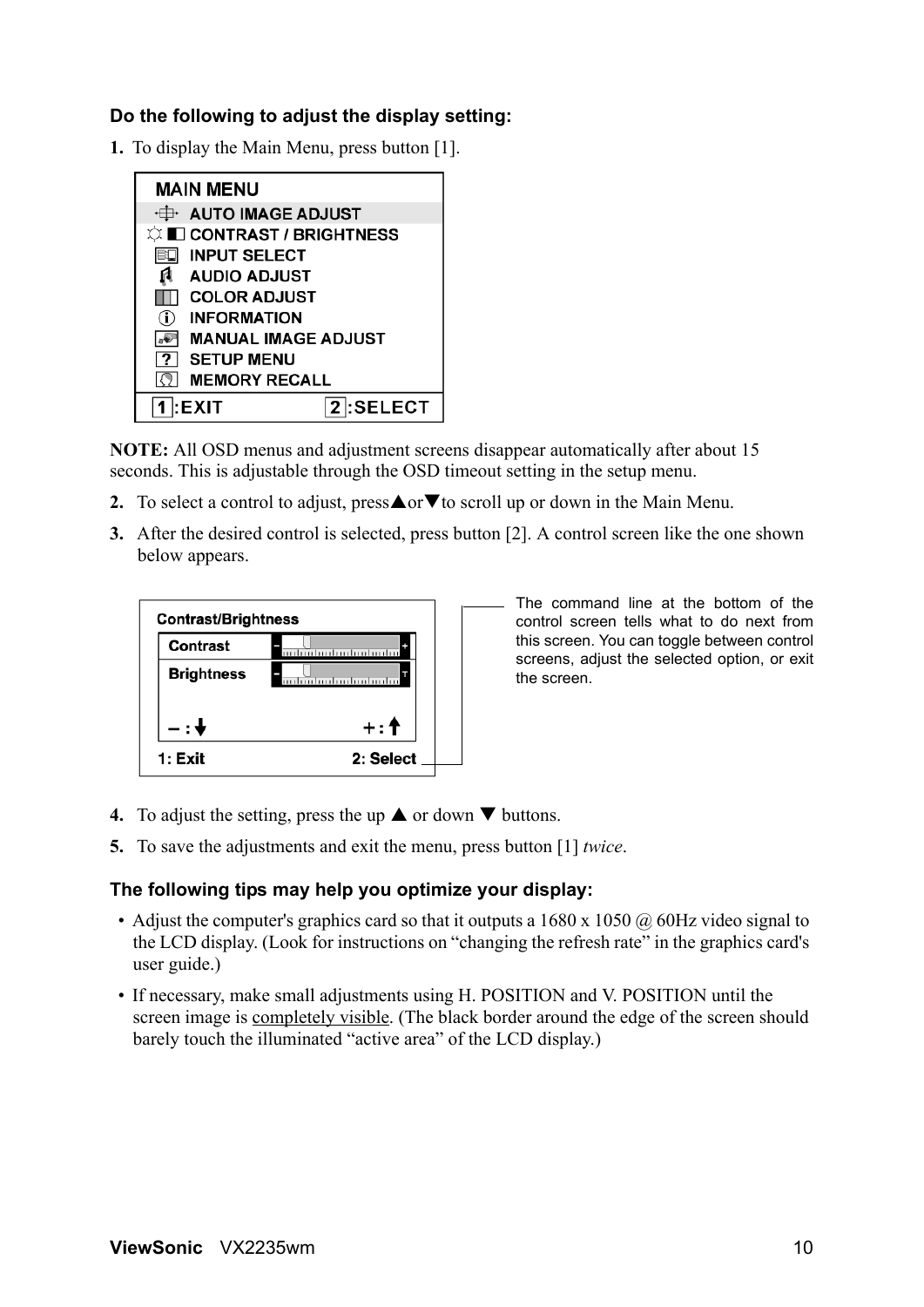### **Main Menu Controls**

Adjust the menu items shown below by using the up  $\blacktriangle$  and down  $\nabla$  buttons.

#### **Control Explanation**



**Auto Image Adjust** sizes and centers the screen image automatically.



**Contrast** adjusts the difference between the image background (black level) and the foreground (white level).



**Brightness** adjusts background black level of the screen image.

**Input Select** toggles between inputs if you have more than one computer connected to the VX2235wm.

| <b>Input Select</b> |           |
|---------------------|-----------|
| Analog              |           |
| <b>Digital</b>      |           |
| 1: Exit             | 2: Select |



#### **Audio Adjust**

**Volume** increases the volume, decreases the volume, and mutes the audio. **Mute** temporarily silences audio output.



**Color Adjust** provides several color adjustment modes, including preset color temperatures and a User Color mode which allows independent adjustment of red  $(R)$ , green  $(G)$ , and blue  $(B)$ . The factory setting for this product is 6500K (6500 Kelvin).

| <b>Color Adjust</b> |                   |
|---------------------|-------------------|
| <b>sRGB</b>         |                   |
| 9300K               |                   |
| 7500K               |                   |
| 6500K               |                   |
| 5400K               |                   |
| <b>User Color</b>   |                   |
| $: \mathbb{R}$      | <u>  2   : [연</u> |

**sRGB-**This is quickly becoming the industry standard for color management, with support being included in many of the latest applications. Enabling this setting allows the LCD display to more accurately display colors the way they were originally intended. Enabling the sRGB setting will cause the Contrast and Brightness adjustments to be disabled.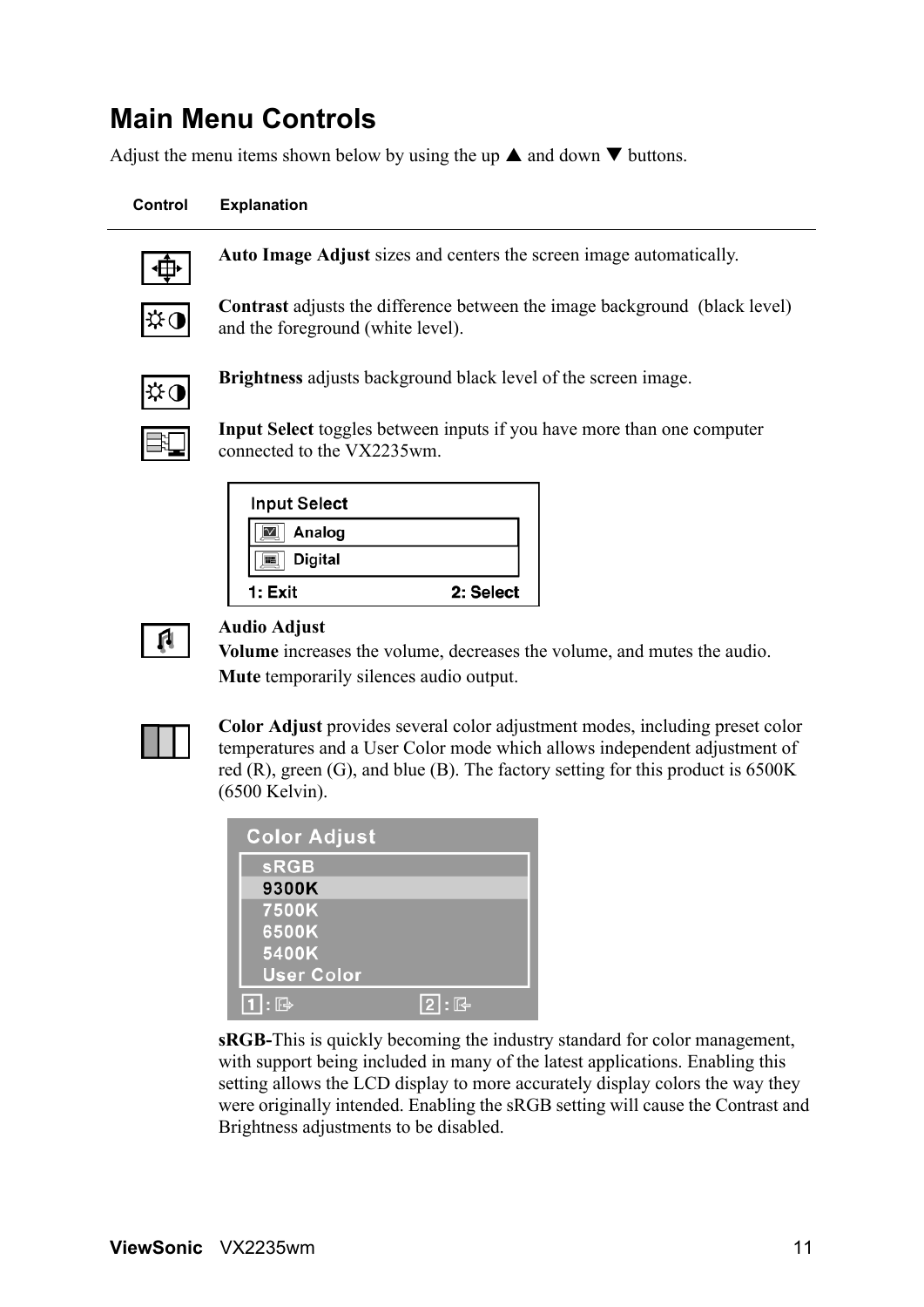**9300K-**Adds blue to the screen image for cooler white (used in most office settings with fluorescent lighting).

**7500K -** Adds blue to the screen image for cooler white (used in most office settings with fluorescent lighting).

**6500K-**Adds red to the screen image for warmer white and richer red.

**5400K-**Adds green to the screen image for a darker color.

**User Color** Individual adjustments for red (R), green (G), and blue (B).

**1.** To select color (R, G or B) press button [2].

**2.** To adjust selected color, press $\triangle$  and  $\nabla$ .

**Important:** If you select RECALL from the Main Menu when the product is set to a Preset Timing Mode, colors return to the 6500K factory preset.



**Information** displays the timing mode (video signal input) coming from the graphics card in the computer, the LCD model number, the serial number, and the ViewSonic® website URL. See your graphics card's user guide for instructions on changing the resolution and refresh rate (vertical frequency). **NOTE:** VESA 1680 x 1050 @ 60Hz (recommended) means that the resolution is 1680 x 1050 and the refresh rate is 60 Hertz.

| Information               |           |            |
|---------------------------|-----------|------------|
| H. Frequency:             | ХX        | kHz        |
| V. Frequency:             | xх        | Ηz         |
| <b>Resolution:</b>        | xxx       |            |
| Pixel Clock:              | XXXXXXXXX | <b>MHz</b> |
| Serial Number: XXXXXXXXXX |           |            |
| Model Number: XXXXXXXXXX  |           |            |
| www.ViewSonic.com         |           | 1: Fxit    |



**Manual Image Adjust**

| Manual Image Adjust        |           |
|----------------------------|-----------|
| <b>Horizontal Size</b>     |           |
| H.N. Position              |           |
| <b>Fine Tune</b>           |           |
| <b>Sharpness</b>           |           |
| <b>OptiColor Mode</b>      |           |
| <b>OptiColor Skin Tone</b> |           |
| 1: Fxit                    | 2: Select |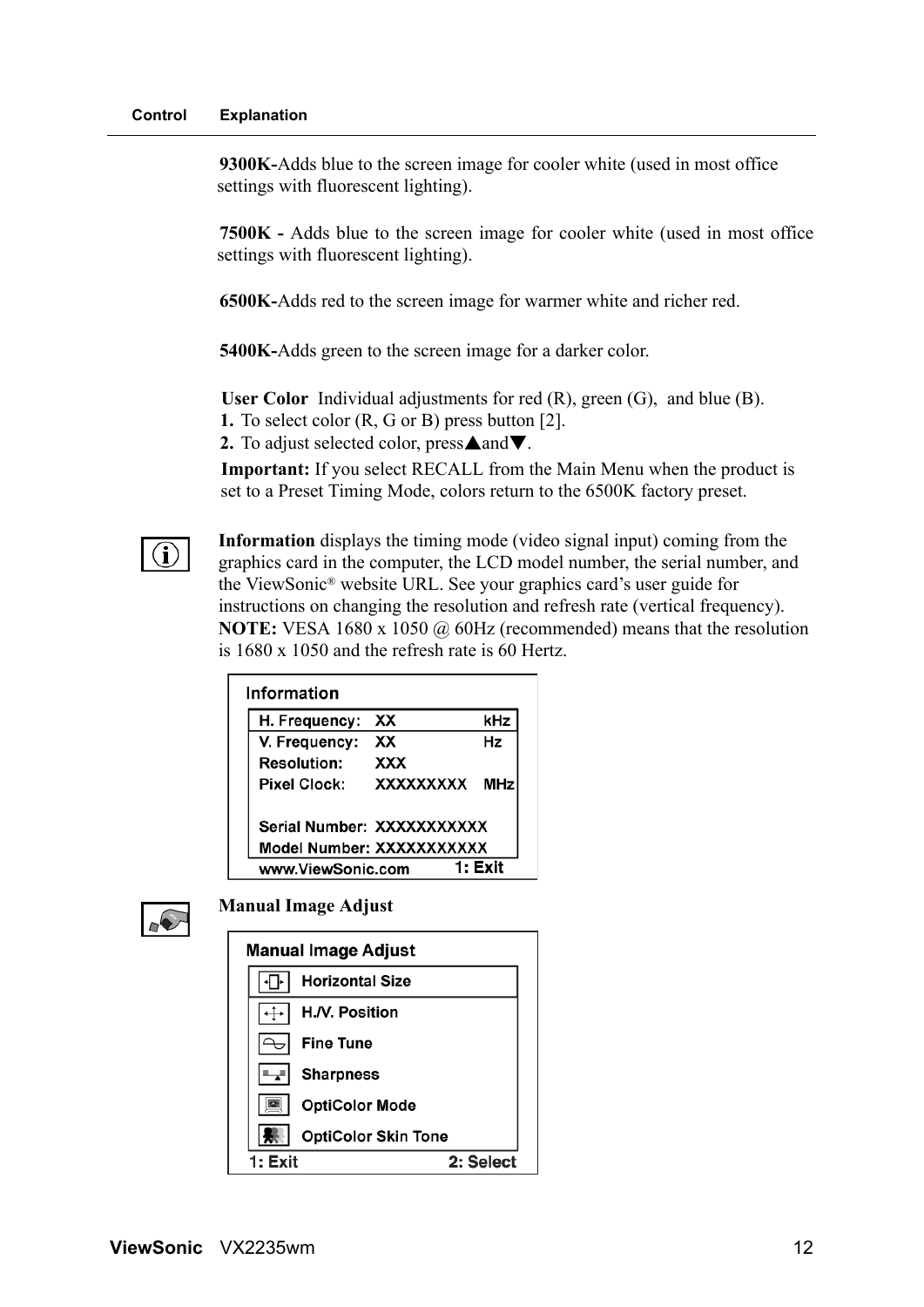

**Horizontal Size** adjusts the width of the screen image.

**H./V. Position (Horizontal/Vertical Position)** moves the screen image left or right and up or down.

| H.N. Position |           |
|---------------|-----------|
| H. Position   |           |
| V. Position   |           |
|               | $\pm$     |
| 1: Exit       | 2: Select |



**Fine Tune** sharpens the focus by aligning text and/or graphics with pixel boundaries.

**NOTE:** Try Auto Image Adjust first.



♦

**Sharpness** adjusts the clarity and focus of the screen image.

**OptiColor Mode** provides an optimum display environment depending on the contents displayed. It contains 7 user-selectable presets. These 7 presets are easily accessible from the short cut keys.

**Standard** is for general windows environment and monitor default setting.

**Text** optimized for text editing and viewing in a word processing environment.

**Cinema** optimized for movie and video environment.

**Game** optimized for PC/TV game environment.

**Portrait** optimized for displaying indoor portraits and enhancing pictures.

**Scenery** optimized for displaying outdoor scenery images.

**Vivid** optimized for color luster and sharpness.

These 7 presets are carefully chosen by Viewsonic, but may not suit all users' tastes. In that case, the user can either return to the Standard setting and manually adjust the brightness and contrast as desired.



**OptiColor Skin Tone** includes 3 presets (Natural / Red Tone / Yellow Tone) which user can select according to user's preference.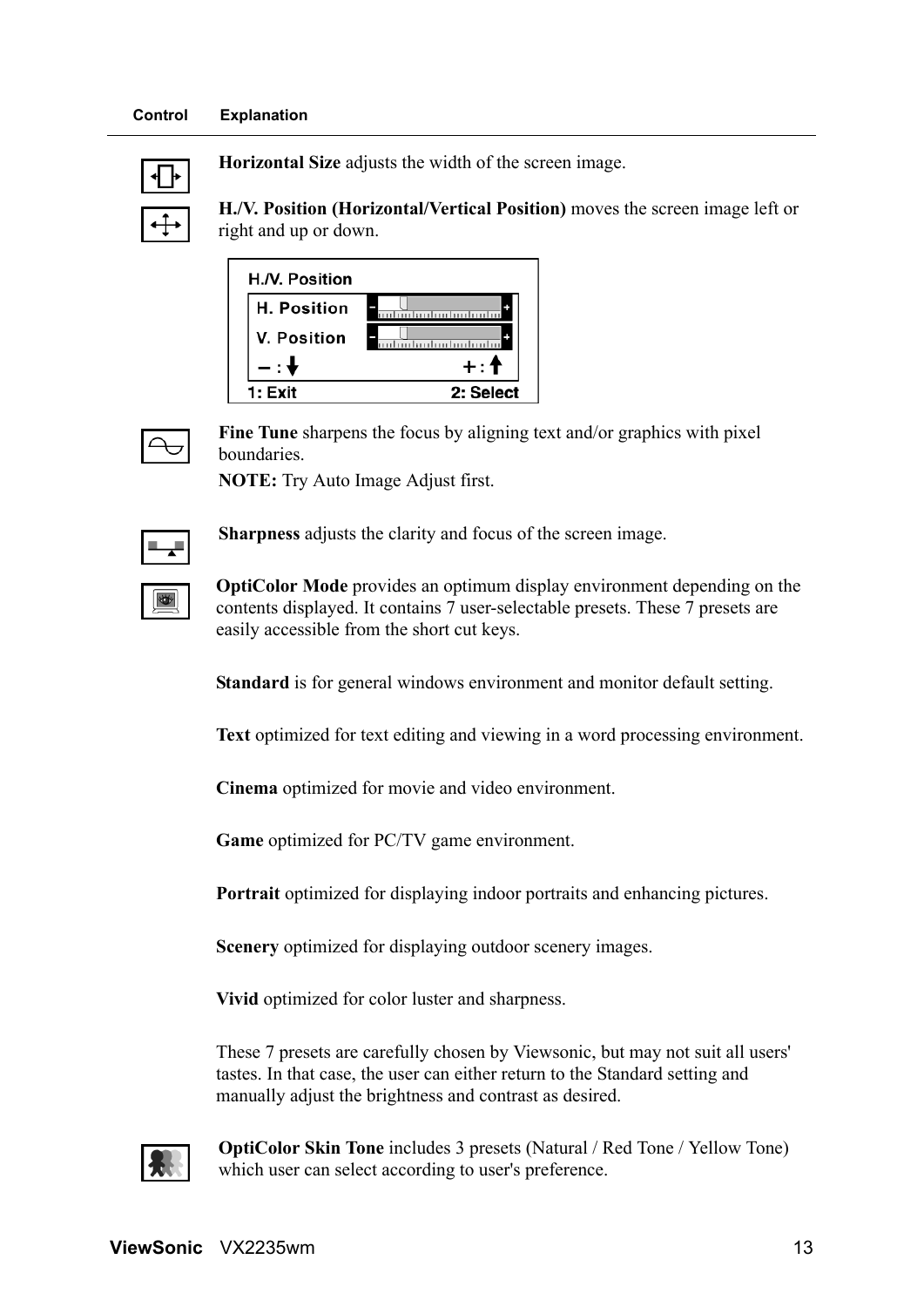#### **Control Explanation**

|--|

**Setup Menu** displays the menu shown below:

| <b>Setup Menu</b> |                              |  |  |  |
|-------------------|------------------------------|--|--|--|
|                   | Language Select              |  |  |  |
|                   | <b>Resolution Notice</b>     |  |  |  |
|                   | <b>OSD Position</b>          |  |  |  |
|                   | <b>OSD Time Out</b>          |  |  |  |
|                   | <b>OSD Background On/Off</b> |  |  |  |
| 1: Exit           | 2: Select                    |  |  |  |



**Language Select** allows the user to choose the language used in the menus and control screens.



**Resolution Notice** allows the user to enable or disable this notice.

| <b>Resolution Notice</b> |               |  |
|--------------------------|---------------|--|
|                          |               |  |
| $\bullet$ On             | $\bullet$ Off |  |
| 1: Exit                  |               |  |

If you enable the Resolution Notice shown above and your computer is set at a resolution other than 1680 x 1050, the following screen appears.

#### **Resolution Notice**

```
For best picture quality, change the resolution to 1680 x 1050
Press "1" to Clear Message.<br>Press "2" to Disable Message.
```


**OSD Position** allows the user to move the OSD menus and control screens.



**OSD Timeout** sets the length of time the OSD screen is displayed. For example, with a "30 second" setting, if a control is not pushed within 30 seconds, the display screen disappears.



**OSD Background** allows the user to turn the OSD background On or Off.



**Memory Recall** returns the adjustments back to factory settings if the display is operating in a factory Preset Timing Mode listed in the Specifications of this

**ViewSonic** VX2235wm 14

manual.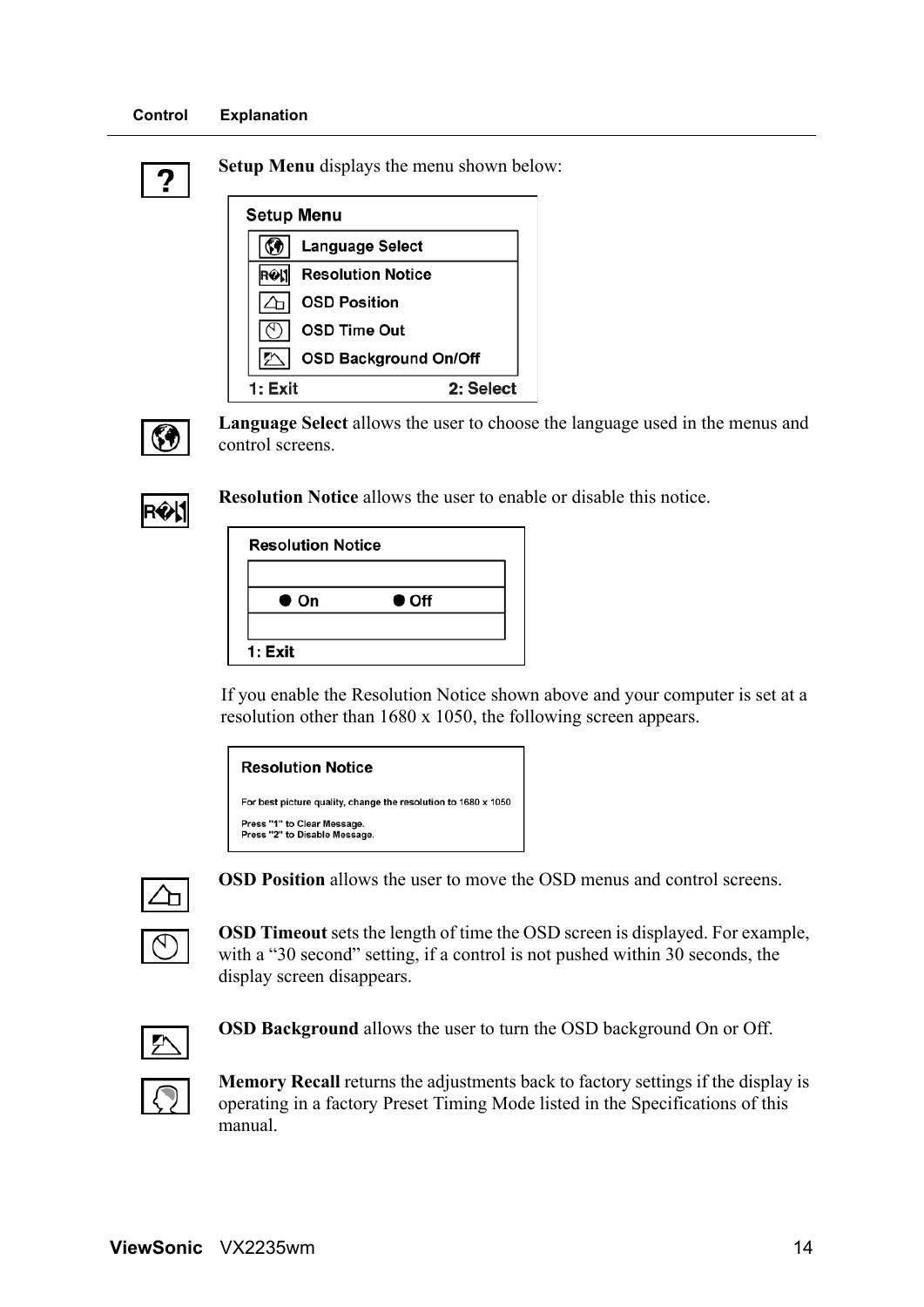# **Other Information**

# **Specifications**

| <b>LCD</b>                   | <b>Type</b>                                 | 22" (full 22" viewable diagonal area),<br>TFT (Thin Film Transistor), Active Matrix WSXGA+ LCD,<br>0.282 mm pixel pitch |  |  |
|------------------------------|---------------------------------------------|-------------------------------------------------------------------------------------------------------------------------|--|--|
|                              | <b>Color Filter</b><br><b>Glass Surface</b> | RGB vertical stripe<br>Anti-Glare                                                                                       |  |  |
| <b>Input Signal</b><br>Video |                                             | RGB analog (0.7/1.0 Vp-p, 75 ohms) / TMDS Digital (100ohms)                                                             |  |  |
|                              | Sync                                        | Separate Sync,<br>f <sub>h</sub> :24-82 kHz, f <sub>v</sub> :50-85 Hz                                                   |  |  |
| Compatibility                | <b>PC</b>                                   | Up to 1680 x 1050 Non-interlaced                                                                                        |  |  |
|                              | Macintosh <sup>1</sup>                      | Power Macintosh up to 1680 x 1050                                                                                       |  |  |
| <b>Resolution</b>            | Recommended                                 | 1680 x 1050 @ 60 Hz                                                                                                     |  |  |
|                              | and supported                               | 1600 x 1200 @ 60 Hz                                                                                                     |  |  |
|                              |                                             | 1400 x 1050 @ 60, 75 Hz                                                                                                 |  |  |
|                              |                                             | 1280 x 1024 @ 60, 70, 72 Hz                                                                                             |  |  |
|                              |                                             | 1024 x 768 @ 60, 70, 75, 85 Hz                                                                                          |  |  |
|                              |                                             | 800 x 600 @ 56, 60, 72, 75, 85 Hz                                                                                       |  |  |
|                              |                                             | 640 x 480 @ 60, 75, 85 Hz                                                                                               |  |  |
|                              |                                             | 720 x 400 @ 70 Hz                                                                                                       |  |  |
| <b>Power</b>                 | Voltage                                     | 100-240 VAC, 50/60 Hz (auto switch)                                                                                     |  |  |
| Display area                 | <b>Full Scan</b>                            | 473.7 mm (H) x 296.1 mm (V)                                                                                             |  |  |
|                              |                                             | 18.65" (H) x 11.66" (V)                                                                                                 |  |  |
| <b>Operating</b>             | Temperature                                 | 32 ° F to + 104 ° F (0 ° C to + 40 ° C)                                                                                 |  |  |
| conditions                   | Humidity                                    | 20% to 90 % (no condensation)                                                                                           |  |  |
|                              | Altitude                                    | TO 10,000 feet                                                                                                          |  |  |
| <b>Storage</b>               | Temperature                                 | $-4^{\circ}$ F to + 140 $^{\circ}$ F (-20 $^{\circ}$ C to + 60 $^{\circ}$ C)                                            |  |  |
| conditions                   | Humidity                                    | 10% to 90 % (no condensation)                                                                                           |  |  |
| Altitude<br>TO 30,000 feet   |                                             |                                                                                                                         |  |  |
| <b>Dimensions</b>            | Physical                                    | 528 mm (W) x 483 mm (H) x 244 mm (D)                                                                                    |  |  |
|                              |                                             | 20.8" (W) x 19" (H) x 9.6" (D)                                                                                          |  |  |
| Weight                       | Physical                                    | 13.7 lb (6.2 kg)                                                                                                        |  |  |
| <b>Regulations</b>           |                                             | BSMI, CCC, PSB, C-Tick, CE, MIC<br>TUV dot com, Gost-R/Hygienic, SASO, MPR II, Ukraine,                                 |  |  |
|                              |                                             |                                                                                                                         |  |  |
|                              |                                             | UL/cUL, FCC-B, ICES-B, TUV-S, ENERGY STAR®                                                                              |  |  |
| <b>Power saving</b>          | On                                          | Normal<br>(blue LED)                                                                                                    |  |  |
| modes                        | Off                                         | <1W<br>(orange LED)                                                                                                     |  |  |
|                              |                                             |                                                                                                                         |  |  |

**Preset Timing Mode** (pre-adjusted to VESA® 1680 x 1050 @ 60 Hz)

**Warning:** Do not set the graphics card in your computer to exceed these refresh rates; doing so may result in permanent damage to the LCD display.

 $1$  Macintosh computers older than G3 require a ViewSonic® Macintosh adapter. To order an adapter, contact ViewSonic.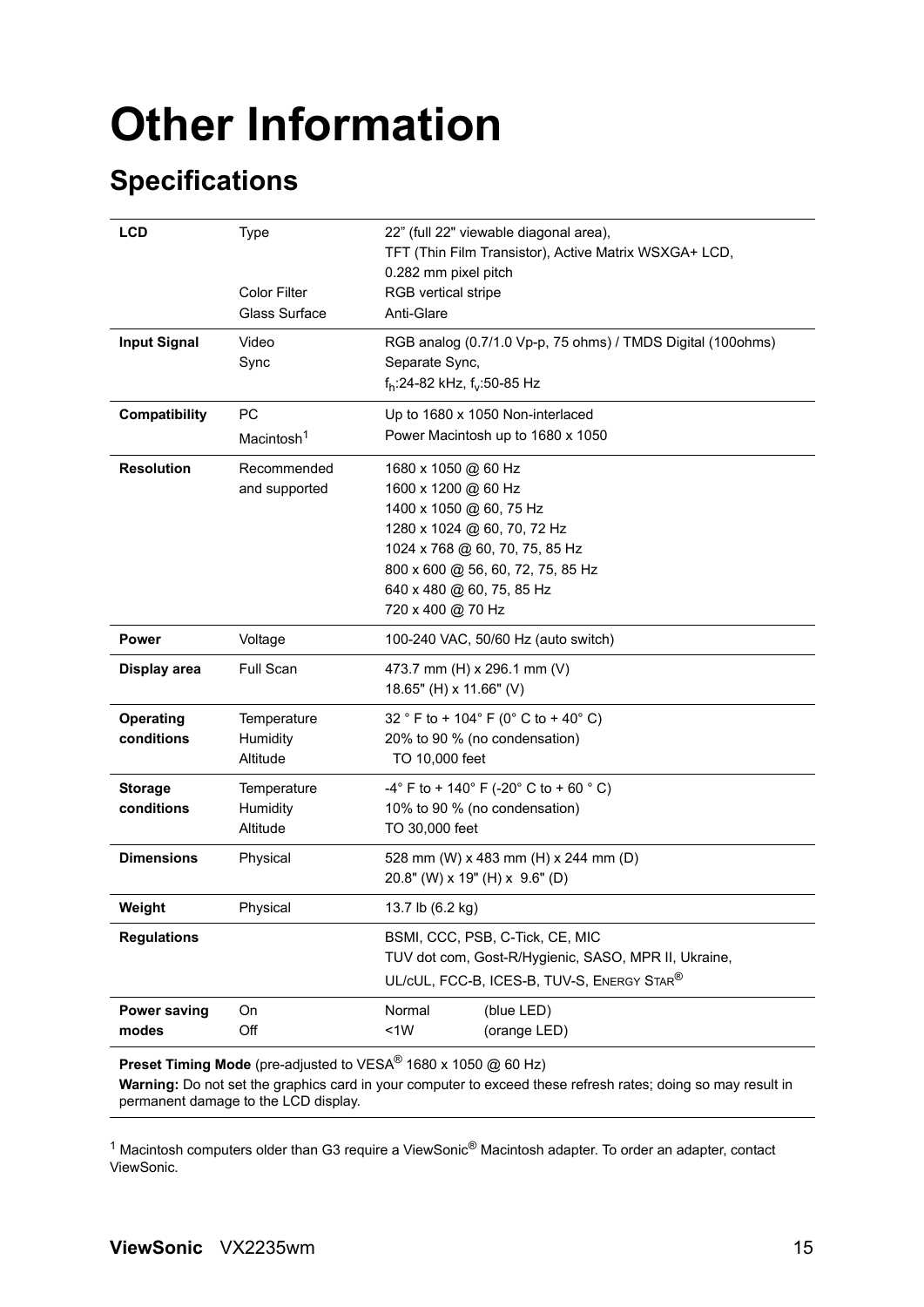# **Troubleshooting**

#### **No power**

- Make sure power button (or switch) is ON.
- Make sure A/C power cord is securely connected to the LCD display.
- Plug another electrical device (like a radio) into the power outlet to verify that the outlet is supplying proper voltage.

#### **Power is ON but no screen image**

- Make sure the video cable supplied with the LCD display is tightly secured to the video output port on the back of the computer. If the other end of the video cable is not attached permanently to the LCD display, tightly secure it to the LCD display.
- Adjust brightness and contrast.
- If you are using an Macintosh older than G3, you need a Macintosh adapter.

#### **Wrong or abnormal colors**

- If any colors (red, green, or blue) are missing, check the video cable to make sure it is securely connected. Loose or broken pins in the cable connector could cause an improper connection.
- Connect the LCD display to another computer.
- If you have an older graphics card, contact ViewSonic® for a non-DDC adapter.

### **Control buttons do not work**

• Press only one button at a time.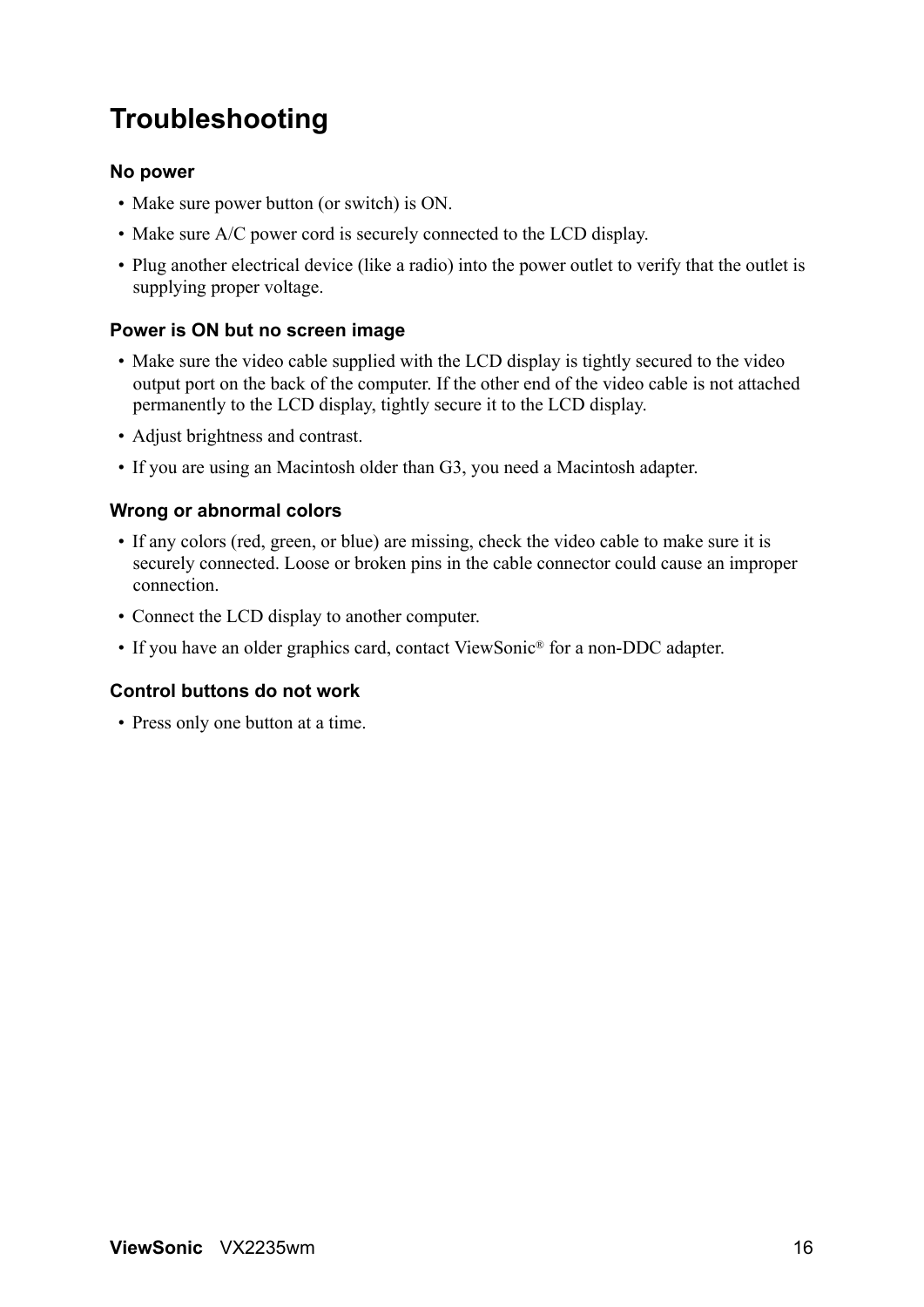# **Customer Support**

For technical support or product service, see the table below or contact your reseller. **NOTE:** You will need the product serial number.

| <b>Country/Region</b>                                          | Website                                       | T = Telephone<br>$F = FAX$                                                      | <b>Email</b>                                      |
|----------------------------------------------------------------|-----------------------------------------------|---------------------------------------------------------------------------------|---------------------------------------------------|
| Australia/New Zealand                                          | www.viewsonic.com.au                          | AUS= 1800 880 818<br>NZ= 0800 008 822                                           | service@au.viewsonic.com                          |
| Canada                                                         | www.viewsonic.com                             | T= 1-866-463-4775<br>F= 1-909-468-5814                                          | service.ca@viewsonic.com                          |
| Europe/Middle East/<br><b>Baltic countries/North</b><br>Africa | www.viewsoniceurope.com Contact your reseller |                                                                                 |                                                   |
| Hong Kong                                                      | www.hk.viewsonic.com                          | T= 852 3102 2900                                                                | service@hk.viewsonic.com                          |
| India                                                          | www.in.viewsonic.com                          | T= 1800 11 9999                                                                 | service@in.viewsonic.com                          |
| Korea                                                          | www.kr.viewsonic.com                          | T= 080 333 2131                                                                 | service@kr.viewsonic.com                          |
| Latin America (Argentina) www.viewsonic.com/la/                |                                               | T= 0800-666-0098<br>F= 1-909-444-5655                                           | soporte@viewsonic.com                             |
| Latin America (Brazil)                                         | www.viewsonic.com/la/                         | T= 0800-891-1829<br>F= 1-909-444-5655                                           | soporte@viewsonic.com                             |
| Latin America (Chile)                                          | www.viewsonic.com/la/                         | T=800-440303<br>F= 1-909-444-5655                                               | soporte@viewsonic.com                             |
| Latin America (Columbia)   www.viewsonic.com/la/               |                                               | T= 01800-9-156588<br>F= 1-909-444-5655                                          | soporte@viewsonic.com                             |
| Latin America (Mexico)                                         | www.viewsonic.com/la/                         | T= 001-866-823-2004<br>F= 1-909-444-5655                                        | soporte@viewsonic.com                             |
| Latin America (Peru)                                           | www.viewsonic.com/la/                         | T= 0800-53311<br>F= 1-909-444-5655                                              | soporte@viewsonic.com                             |
| Macau                                                          | www.hk.viewsonic.com                          | T= 853 700 303                                                                  | service@hk.viewsonic.com                          |
| Puerto Rico & Virgin<br>Islands                                | www.viewsonic.com                             | T= 1-800-688-6688 (English)<br>T= 1-866-379-1304 (Spanish)<br>F= 1-909-468-1202 | service.us@viewsonic.com<br>soporte@viewsonic.com |
| Singapore/Malaysia/<br>Thailand                                | www.ap.viewsonic.com                          | T= 65 6461 6044                                                                 | service@sg.viewsonic.com                          |
| South Africa                                                   | www.viewsoniceurope.com                       | www.viewsoniceurope.com/uk/Support/Calldesk.htm                                 |                                                   |
| United Kingdom                                                 | www.viewsoniceurope.com<br>/uk/               | www.viewsoniceurope.com/uk/Support/Calldesk.htm                                 |                                                   |
| <b>United States</b>                                           | www.viewsonic.com                             | T= 1-800-688-6688<br>F= 1-909-468-1202                                          | service.us@viewsonic.com                          |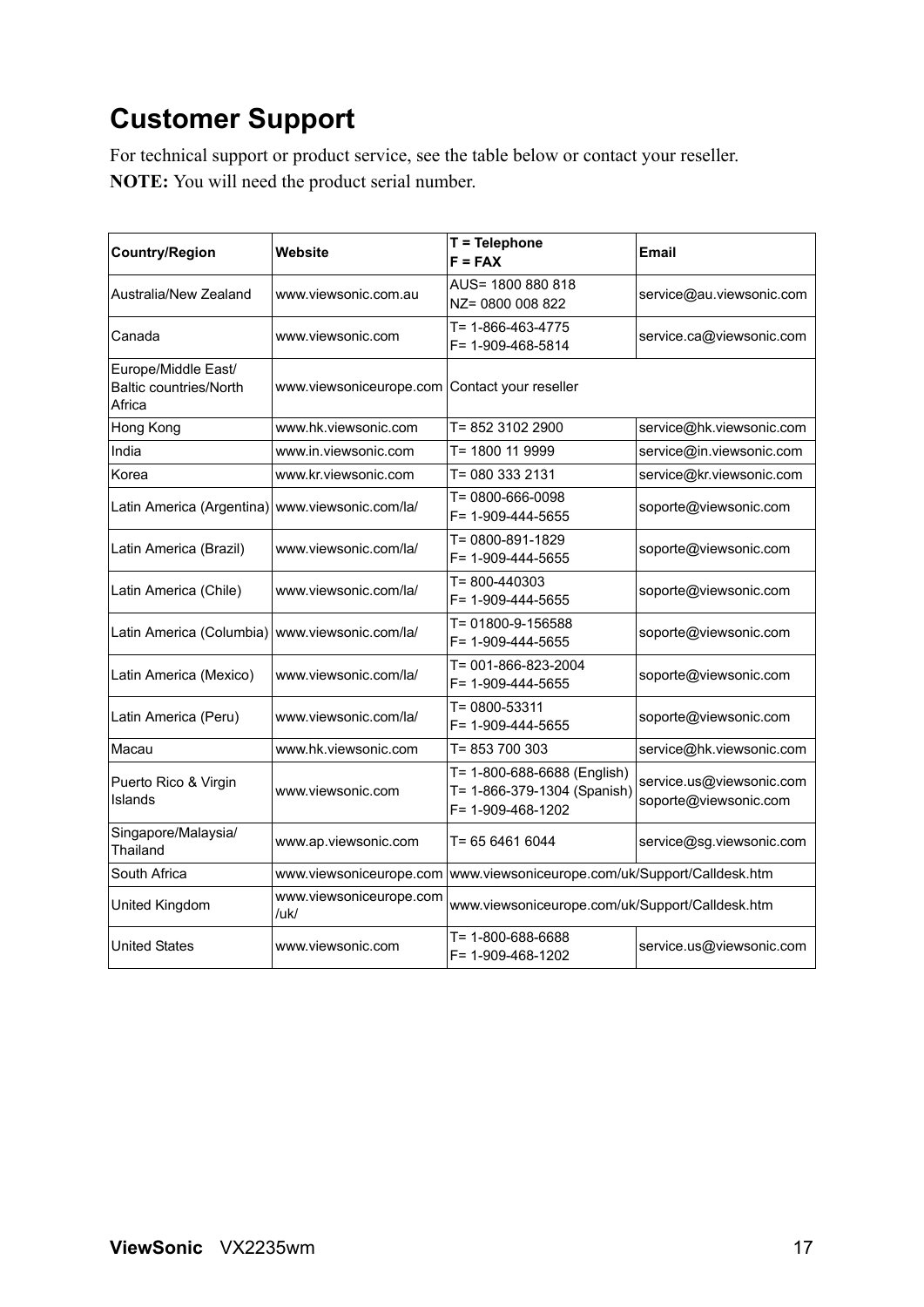# **Cleaning the LCD Display**

- MAKE SURE THE LCD DISPLAY IS TURNED OFF.
- NEVER SPRAY OR POUR ANY LIQUID DIRECTLY ONTO THE SCREEN OR CASE.

### **To clean the screen:**

- **1.** Wipe the screen with a clean, soft, lint-free cloth. This removes dust and other particles.
- **2.** If the screen still not clean, apply a small amount of non-ammonia, non-alcohol based glass cleaner onto a clean, soft, lint-free cloth, and wipe the screen.

### **To clean the case:**

- **1.** Use a soft, dry cloth.
- **2.** If the case still not clean, apply a small amount of a non-ammonia, non-alcohol based, mild non-abrasive detergent onto a clean, soft, lint-free cloth, then wipe the surface.

### **Disclaimer**

- ViewSonic<sup>®</sup> does not recommend the use of any ammonia or alcohol-based cleaners on the LCD display screen or case. Some chemical cleaners have been reported to damage the screen and/or case of the LCD display.
- ViewSonic will not be liable for damage resulting from use of any ammonia or alcoholbased cleaners.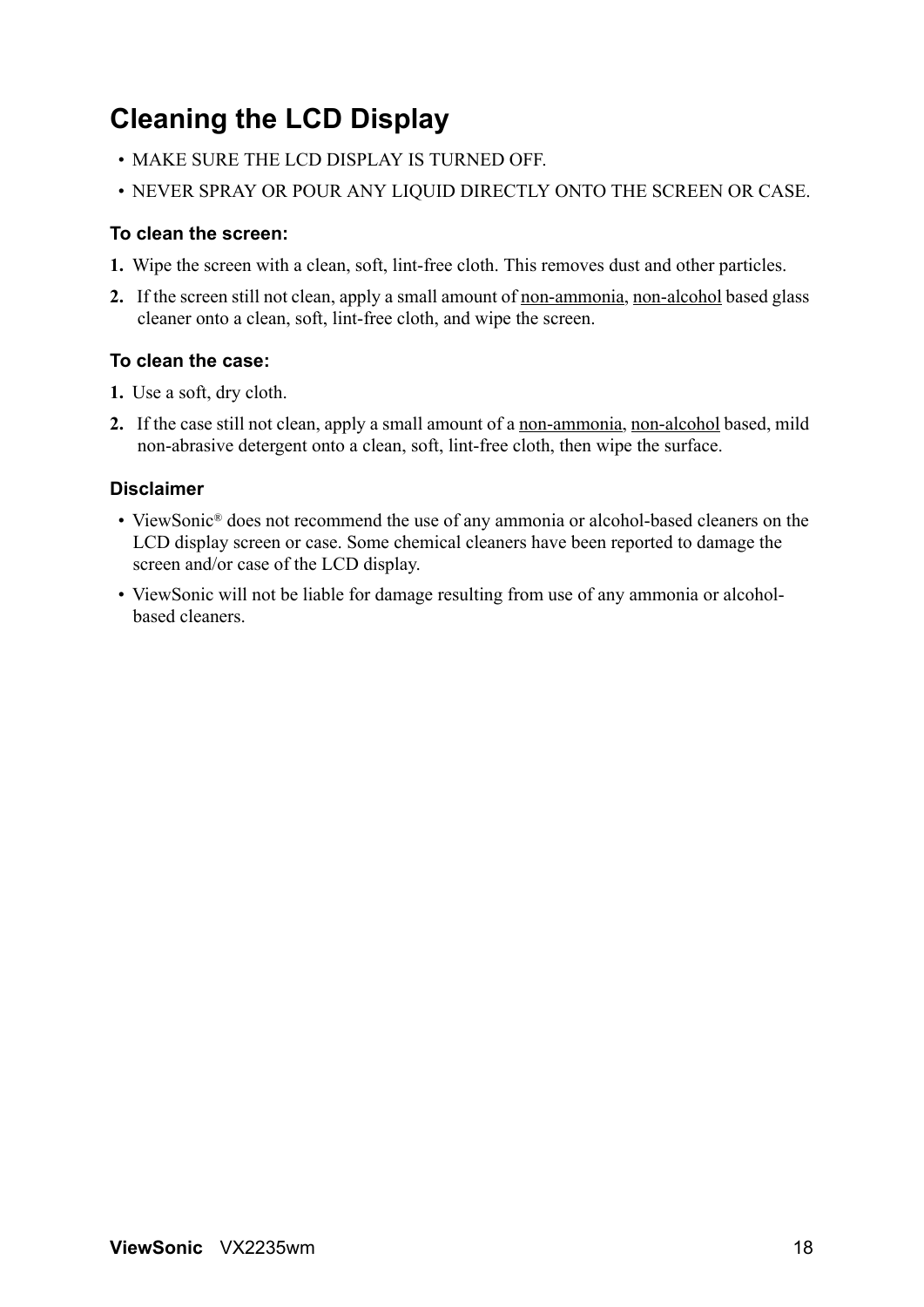### **Limited Warranty VIEWSONIC® LCD DISPLAY**

#### **What the warranty covers:**

ViewSonic warrants its products to be free from defects in material and workmanship, under normal use, during the warranty period. If a product proves to be defective in material or workmanship during the warranty period, ViewSonic will, at its sole option, repair or replace the product with a like product. Replacement product or parts may include remanufactured or refurbished parts or components.

#### **How long the warranty is effective:**

ViewSonic LCD displays are warranted for 3 years for all parts including the light source and 3 years for all labor from the date of the first consumer purchase.

#### **Who the warranty protects:**

This warranty is valid only for the first consumer purchaser.

#### **What the warranty does not cover:**

- 1. Any product on which the serial number has been defaced, modified or removed.
- 2. Damage, deterioration or malfunction resulting from:
	- a. Accident, misuse, neglect, fire, water, lightning, or other acts of nature, unauthorized product modification, or failure to follow instructions supplied with the product.
	- b. Repair or attempted repair by anyone not authorized by ViewSonic.
	- c. Any damage of the product due to shipment.
	- d. Removal or installation of the product.
	- e. Causes external to the product, such as electrical power fluctuations or failure.
	- f. Use of supplies or parts not meeting ViewSonic's specifications.
	- g. Normal wear and tear.
	- h. Any other cause which does not relate to a product defect.
- 3. Any product exhibiting a condition commonly known as "image burn-in" which results when a static image is displayed on the product for an extended period of time.
- 4. Removal, installation, and set-up service charges.

#### **How to get service:**

- 1. For information about receiving service under warranty, contact ViewSonic Customer Support (Please refer to Customer Support page). You will need to provide your product's serial number.
- 2. To obtain warranted service, you will be required to provide (a) the original dated sales slip, (b) your name, (c) your address, (d) a description of the problem, and (e) the serial number of the product.
- 3. Take or ship the product freight prepaid in the original container to an authorized ViewSonic service center or ViewSonic.
- 4. For additional information or the name of the nearest ViewSonic service center, contact ViewSonic.

#### **Limitation of implied warranties:**

There are no warranties, express or implied, which extend beyond the description contained herein including the implied warranty of merchantability and fitness for a particular purpose.

#### **Exclusion of damages:**

ViewSonic's liability is limited to the cost of repair or replacement of the product. ViewSonic shall not be liable for:

- 1. Damage to other property caused by any defects in the product, damages based upon inconvenience, loss of use of the product, loss of time, loss of profits, loss of business opportunity, loss of goodwill, interference with business relationships, or other commercial loss, even if advised of the possibility of such damages.
- 2. Any other damages, whether incidental, consequential or otherwise.
- 3. Any claim against the customer by any other party.

#### **Effect of state law:**

This warranty gives you specific legal rights, and you may also have other rights which vary from state to state. Some states do not allow limitations on implied warranties and/or do not allow the exclusion of incidental or consequential damages, so the above limitations and exclusions may not apply to you.

#### **Sales outside the U.S.A. and Canada:**

For warranty information and service on ViewSonic products sold outside of the U.S.A. and Canada, contact ViewSonic or your local ViewSonic dealer.

The warranty period for this product in mainland China (Hong Kong, Macao and Taiwan Excluded) is subject to the terms and conditions of the Maintenance Guarantee Card.

4.3: ViewSonic LCD Warranty LCD\_LW02 Rev. 1d 06-30-06